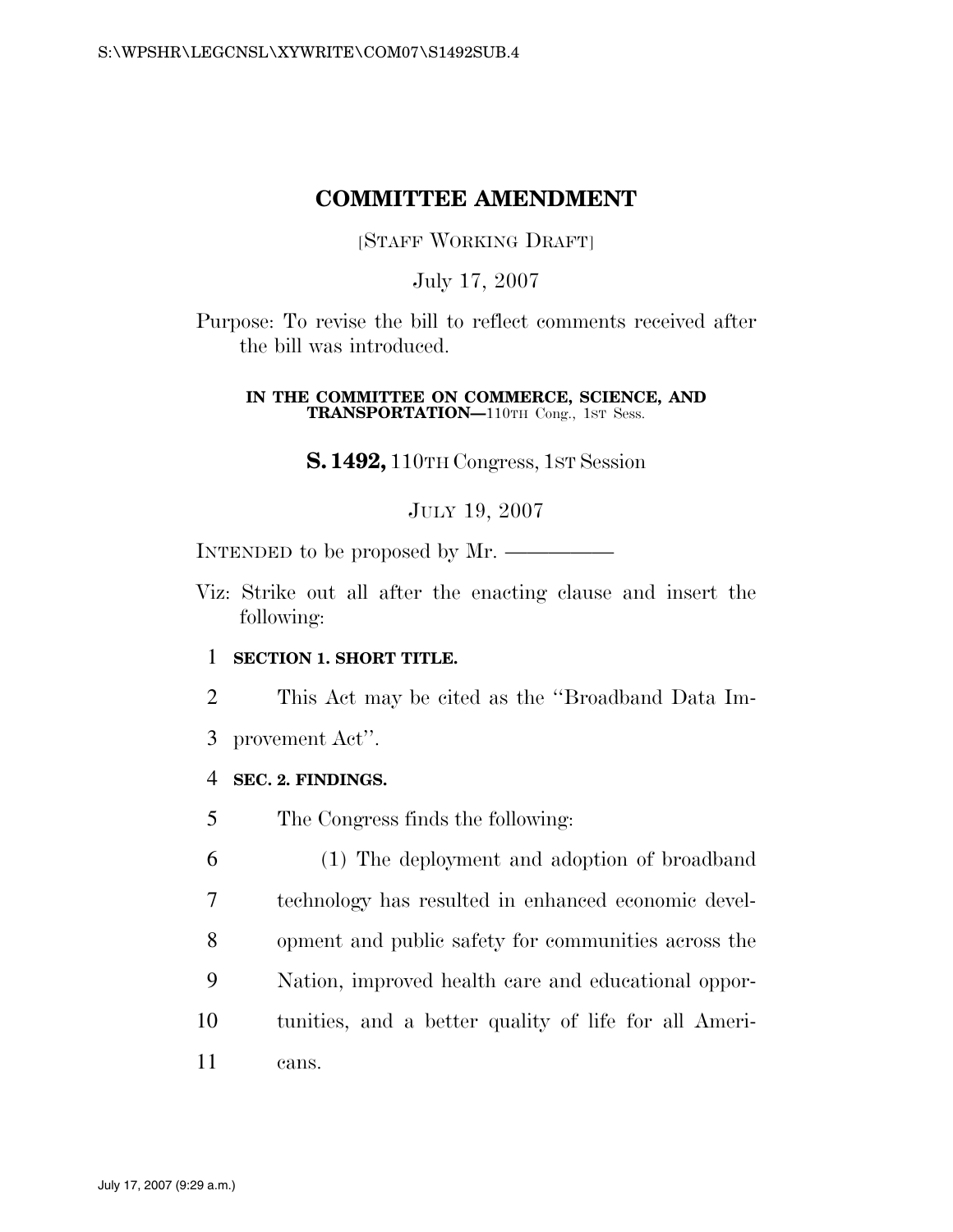$\mathfrak{D}$ 

 (2) Continued progress in the deployment and adoption of broadband technology is vital to ensur- ing that our Nation remains competitive and con-tinues to create business and job growth.

 (3) Improving Federal data on the deployment and adoption of broadband service will assist in the development of broadband technology across all re-gions of the Nation.

 (4) The Federal Government should also recog- nize and encourage complementary state efforts to improve the quality and usefulness of broadband data and should encourage and support the partner- ship of the public and private sectors in the contin- ued growth of broadband services and information technology for the residents and businesses of the Nation.

#### **SEC. 3. IMPROVING FEDERAL DATA ON BROADBAND.**

 (a) IMPROVING FCC BROADBAND DATA.—Within 120 days after the date of enactment of this Act, the Fed- eral Communications Commission shall issue an order in WC docket No. 07-38 which shall, at a minimum—

 (1) revise or update, if determined necessary, the existing definitions of advanced telecommuni-cations capability, or broadband;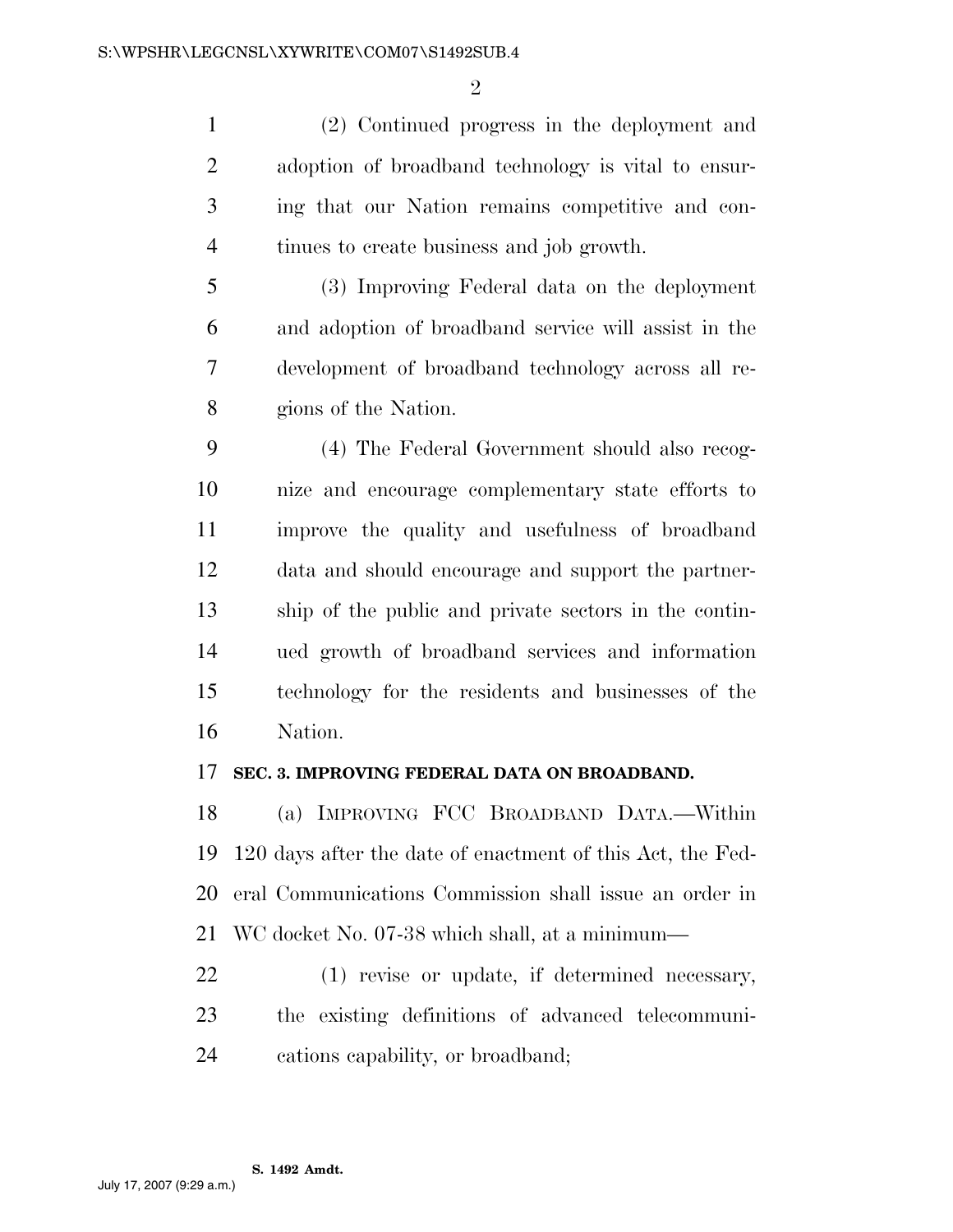(2) identify tiers of broadband service, among those used by the Commission in collecting Form 477 data, in which a substantial majority of the con- nections in such tier provide consumers with an in- formation transfer rate capable of reliably transmit-ting full-motion, high definition video; and

 (3) revise its Form 477 reporting requirements as necessary to enable the Commission to identify actual numbers of broadband connections subscribed to by residential and business customers, separately, either within a relevant census tract from the most recent decennial census, a 9-digit postal zip code, or a 5-digit postal zip code, as the Commission deems appropriate.

 (b) EXCEPTION.—The Commission shall exempt an entity from the reporting requirements of subsection (a)(3) if the Commission determines that a compliance by that entity with the requirements is cost prohibitive, as defined by the Commission.

 (c) IMPROVING SECTION 706 INQUIRY.—Section 706 of the Telecommunications Act of 1996 (47 U.S.C. 157 nt) is amended—

 (1) by striking ''regularly'' in subsection (b) and inserting ''annually'';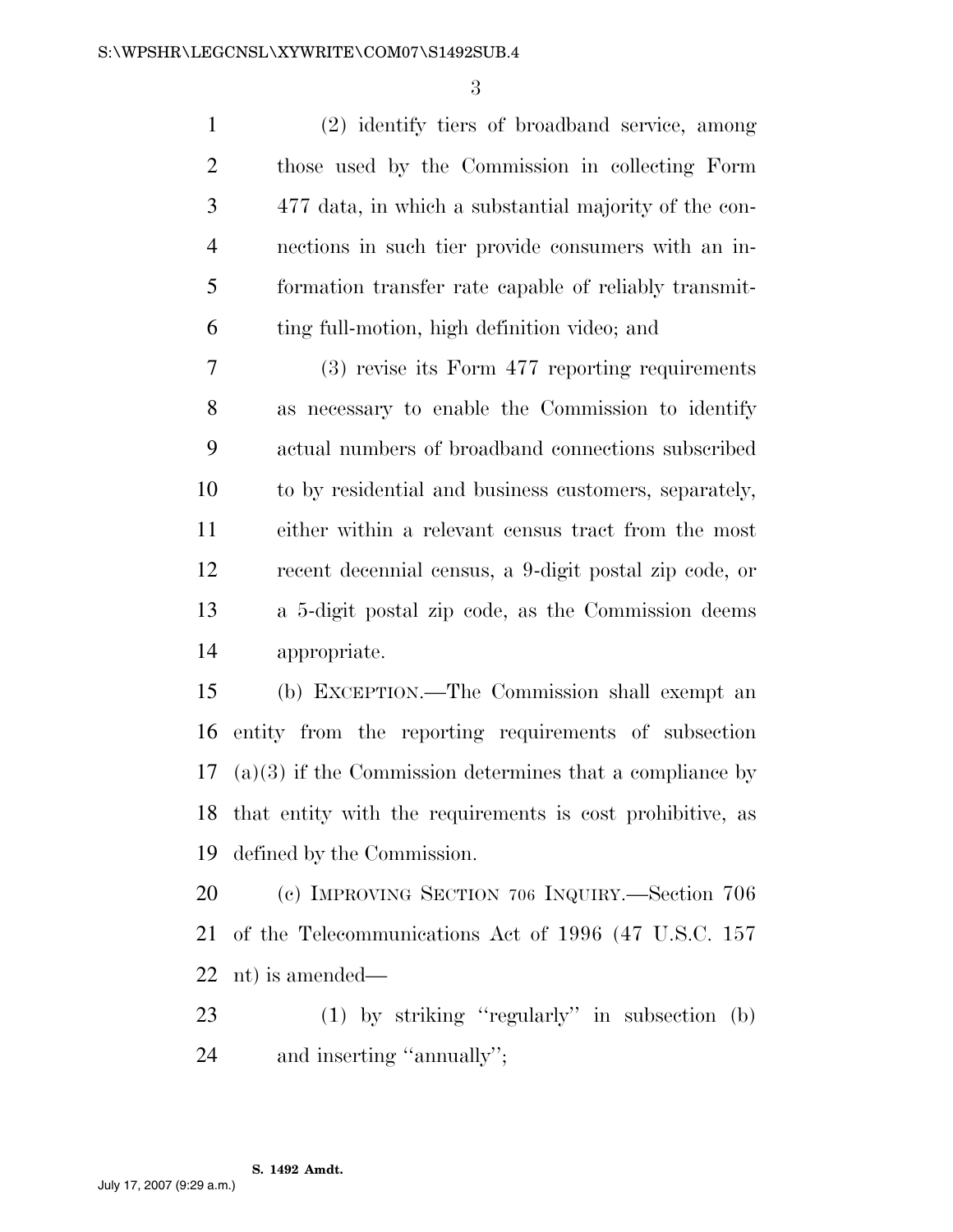(2) by redesignating subsection (c) as sub-section (e);

 (3) by inserting after subsection (b) the fol-lowing:

 ''(c) MEASUREMENT OF EXTENT OF DEPLOY- MENT.—In determining under subsection (b) whether ad- vanced telecommunications capability is being deployed to all Americans in a reasonable and timely fashion, the Commission shall consider data collected through Form 477 reporting requirements.

11 "(d) DEMOGRAPHIC INFORMATION FOR UNSERVED AREAS.—As part of the inquiry required by subsection (b), the Commission shall compile a list of geographical areas that are not served by any provider of advanced tele- communications capability (as defined by section  $706(c)(1)$  of the Telecommunications Act of 1996 (47) U.S.C. 157 nt)) and to the extent that data from the Cen- sus Bureau is available, determine, for each such unserved area—

20  $\frac{1}{2}$  (1) the population;

21  $\frac{1}{2}$  the population density; and

22  $\frac{1}{2}$  (3) the average per capita income."; and

 (4) by inserting ''an evolving level of'' after ''technology,'' in paragraph (1) of subsection (e), as redesignated.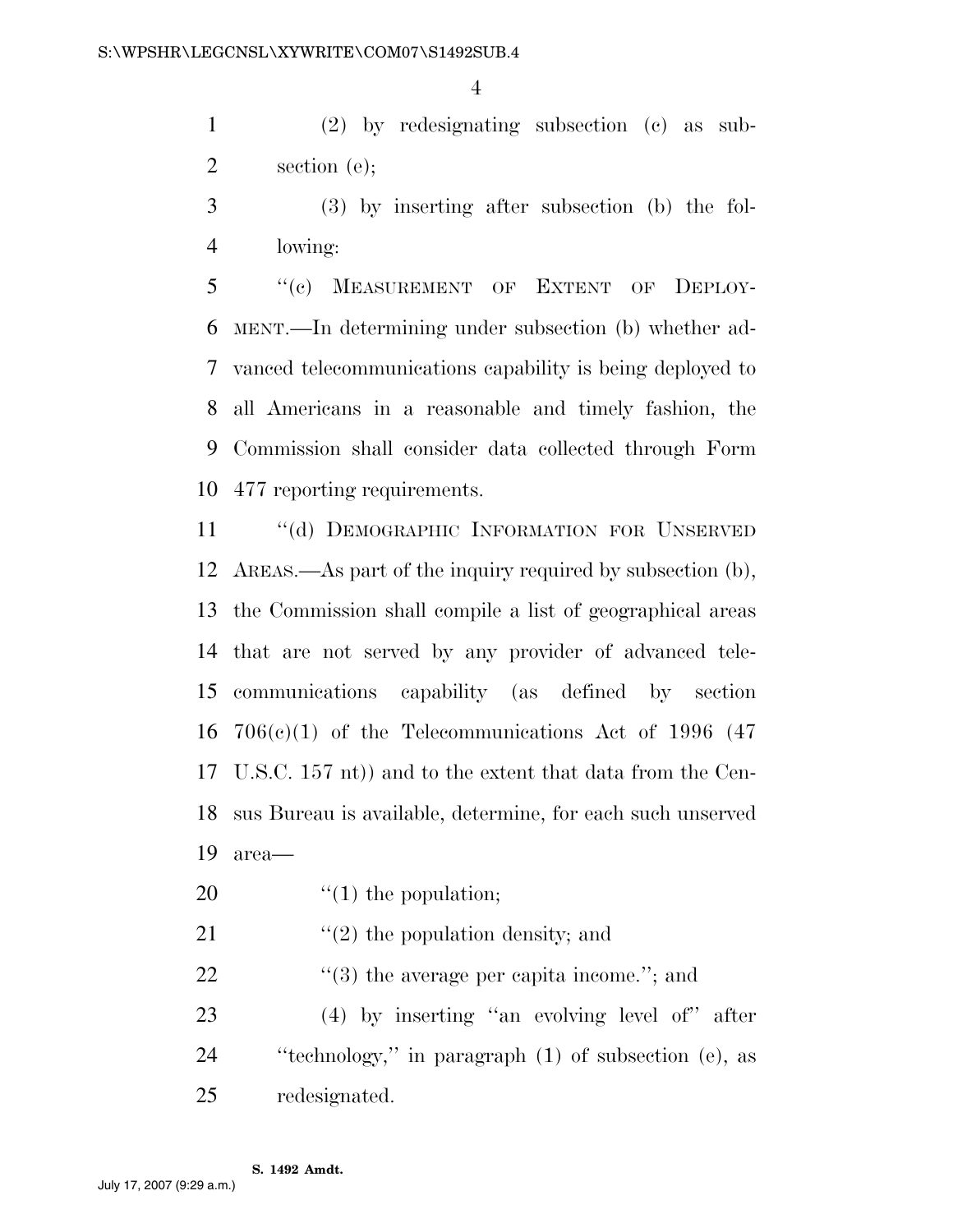(d) IMPROVING CENSUS DATA ON BROADBAND.— The Secretary of Commerce, in consultation with the Fed- eral Communications Commission, shall expand the Amer- ican Community Survey conducted by the Bureau of the Census to elicit information for residential households, in- cluding those located on native lands, to determine wheth- er persons at such households own or use a computer at that address, whether persons at that address subscribe to Internet service and, if so, whether such persons sub- scribe to dial-up or broadband Internet service at that ad-dress.

## **SEC. 4. STUDY ON ADDITIONAL BROADBAND METRICS AND STANDARDS.**

 (a) IN GENERAL.—The Comptroller General shall conduct a study to consider and evaluate additional broadband metrics or standards that may be used by in- dustry and the Federal Government to provide users with more accurate information about the cost and capability of their broadband connection, and to better compare the deployment and penetration of broadband in the United States with other countries. At a minimum, such study shall consider potential standards or metrics that may be used—

 (1) to calculate the average price per megabyte of broadband offerings;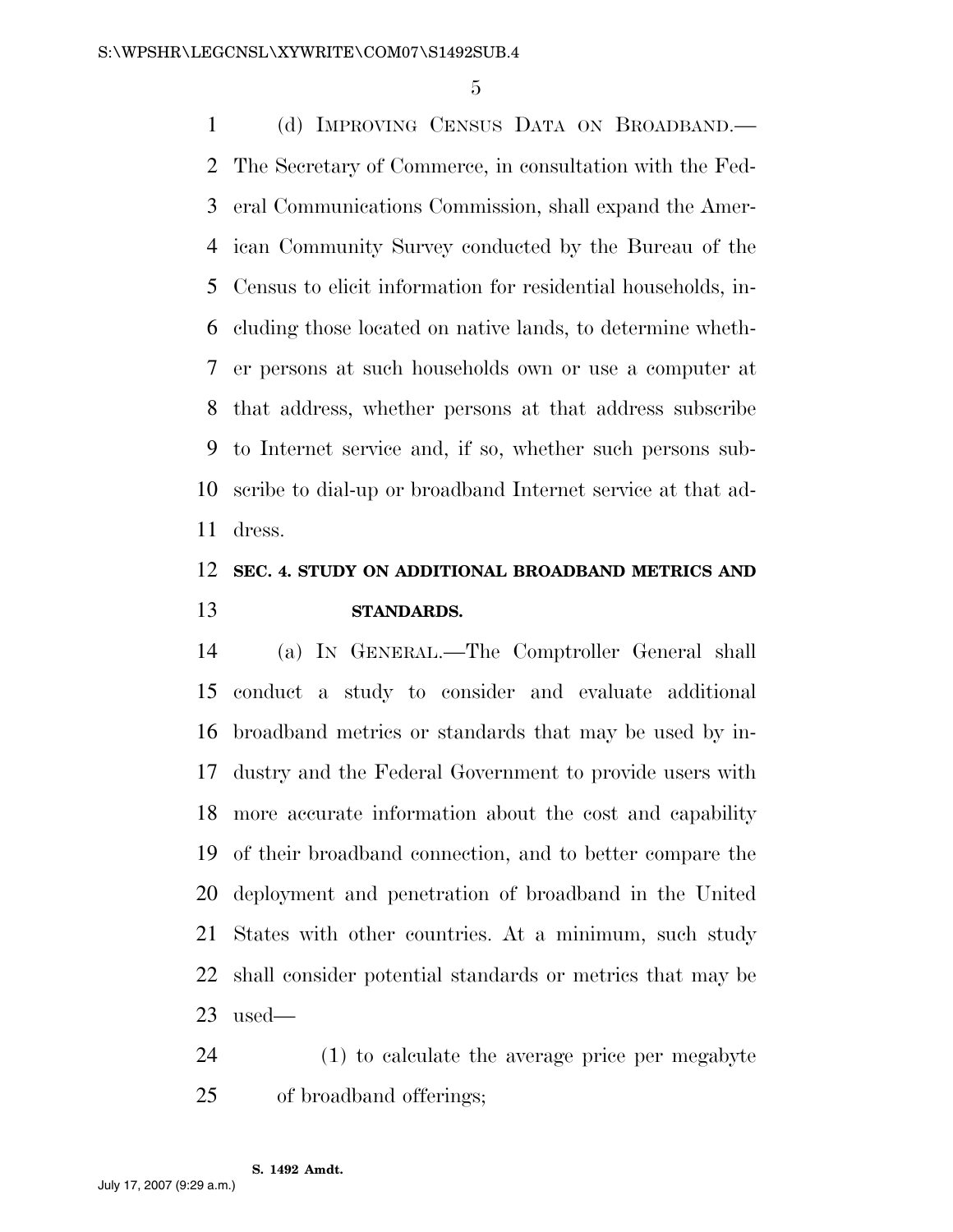(2) to reflect the average actual speed of broadband offerings compared to advertised poten- tial speeds and to consider factors affecting speed that may be outside the control of a broadband pro-vider;

 (3) to compare, using comparable metrics and standards, the availability and quality of broadband offerings in the United States with the availability and quality of broadband offerings in other industri- alized nations, including countries that are members of the Organization for Economic Cooperation and Development; and

 (4) to distinguish between complementary and substitutable broadband offerings in evaluating de-ployment and penetration.

 (b) REPORT.—Not later than one year after the date of enactment of this Act, the Comptroller General shall submit a report to the Senate Committee on Commerce, Science, and Transportation and the House of Represent- atives Committee on Energy and Commerce on the results of the study, with recommendations for how industry and the Federal Communications Commission can use such metrics and comparisons to improve the quality of broadband data and to better evaluate the deployment and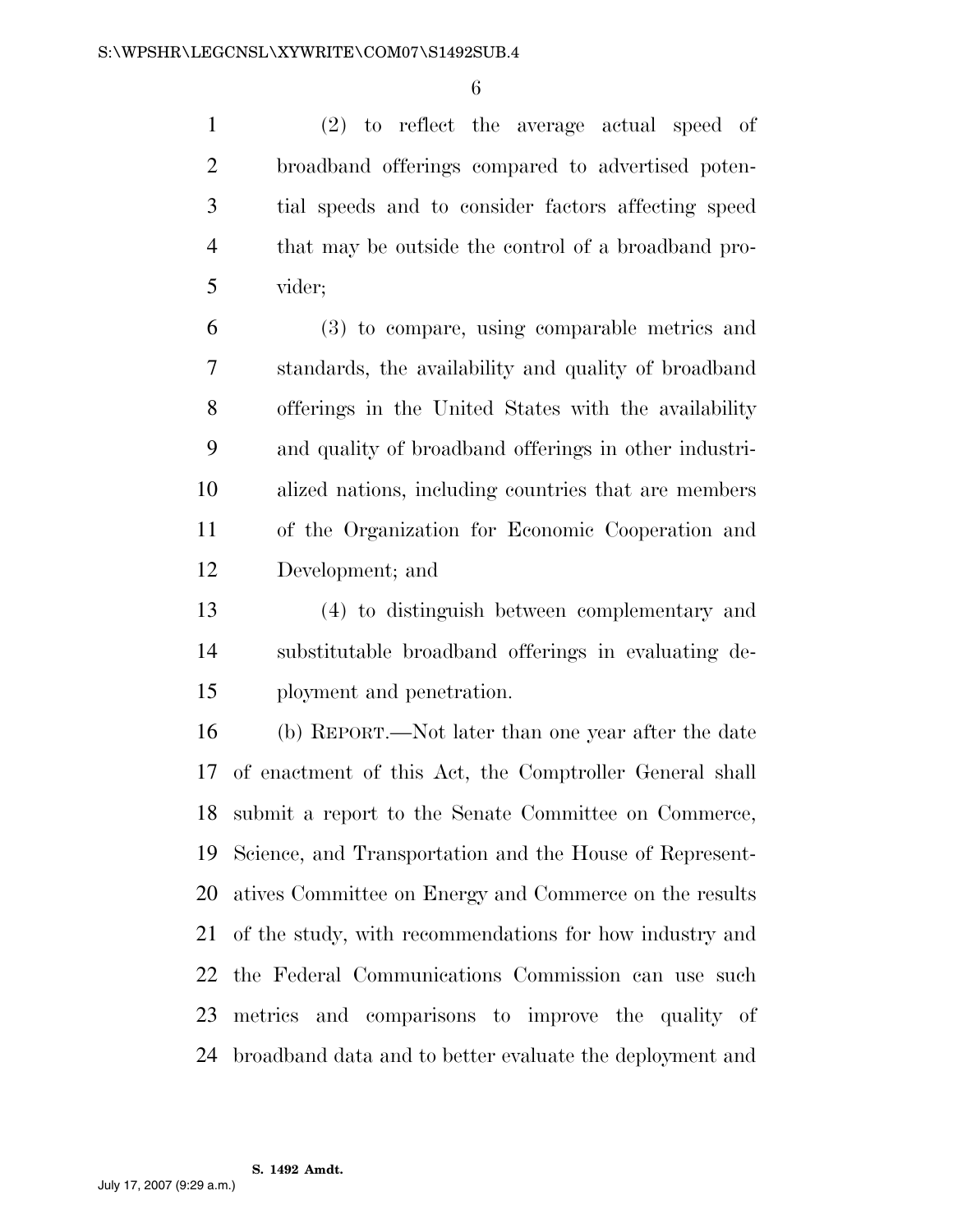penetration of comparable broadband service at com-parable rates across all regions of the Nation.

# **SEC. 5. STUDY ON THE IMPACT OF BROADBAND SPEED AND PRICE ON SMALL BUSINESSES.**

 (a) IN GENERAL.—The Small Business Administra- tion Office of Advocacy shall conduct a study evaluating the impact of broadband speed and price on small busi-nesses.

 (b) REPORT.—Not later than one year after the date of enactment of this Act, the Office shall submit a report to the Senate Committee on Commerce, Science, and Transportation, the Senate Committee on Small Business and Entrepreneurship, the House of Representatives Com- mittee on Energy and Commerce, and the House of Rep- resentatives Committee on Small Business on the results of the study, including—

 (1) a survey of broadband speeds available to small businesses;

 (2) a survey of the cost of broadband speeds available to small businesses;

 (3) a survey of the type of broadband tech-nology used by small businesses; and

 (4) any policy recommendations that may im-prove small businesses access to comparable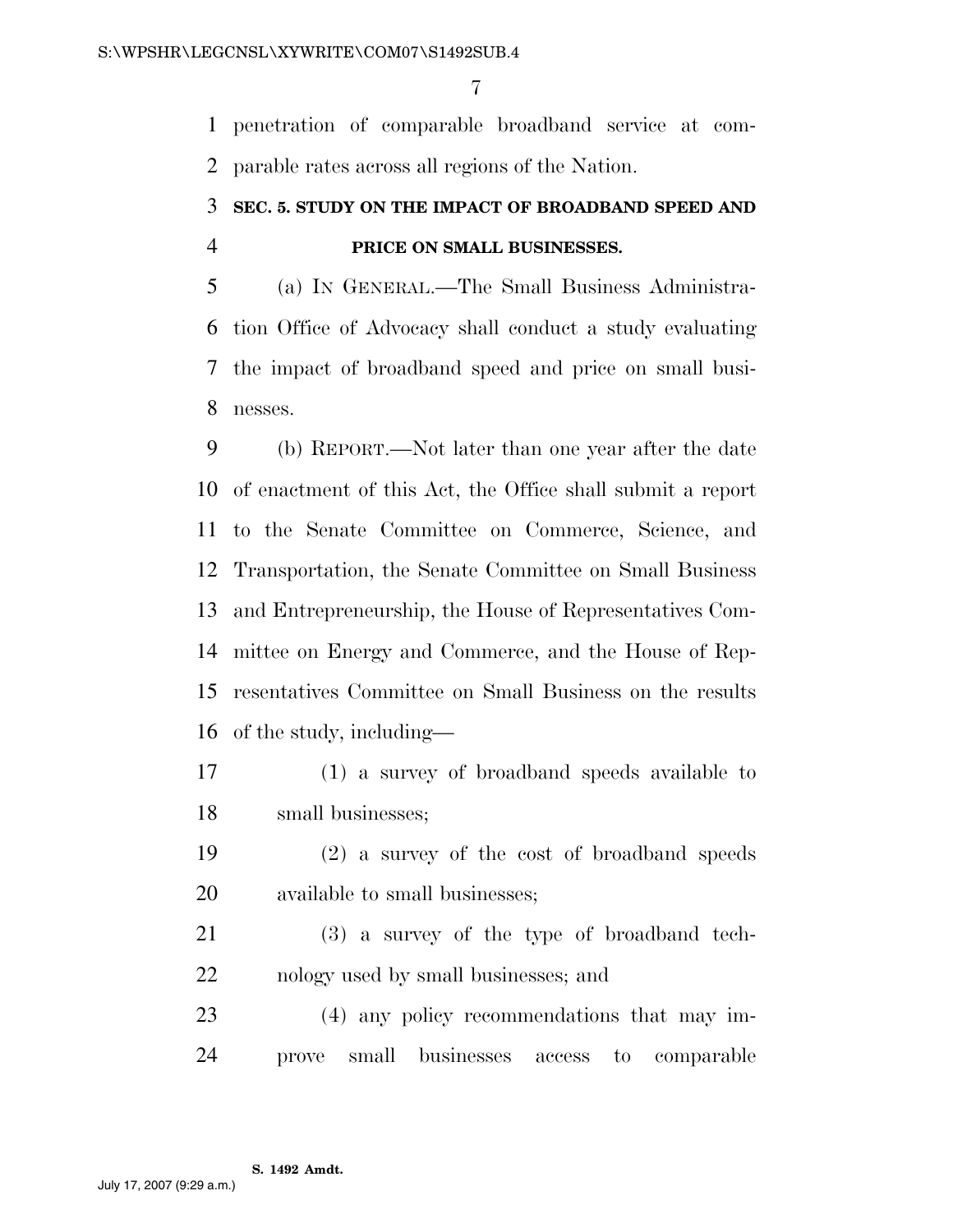|                | 8                                                     |
|----------------|-------------------------------------------------------|
| $\mathbf{1}$   | broadband services at comparable rates in all regions |
| $\overline{2}$ | of the Nation.                                        |
| 3              | SEC. 6. ENCOURAGING STATE INITIATIVES TO IMPROVE      |
| $\overline{4}$ | <b>BROADBAND.</b>                                     |
| 5              | (a) PURPOSES.—The purposes of any grant under         |
| 6              | subsection (b) are—                                   |
| 7              | (1) to ensure that all citizens and businesses in     |
| 8              | a State have access to affordable and reliable        |
| 9              | broadband service;                                    |
| 10             | $(2)$ to achieve improved technology literacy, in-    |
| 11             | creased computer ownership, and home broadband        |
| 12             | use among such citizens and businesses;               |
| 13             | (3) to establish and empower local grassroots         |
| 14             | technology teams in each State to plan for improved   |
| 15             | technology use across multiple community sectors;     |
| 16             | and                                                   |
| 17             | (4) to establish and sustain an environment           |
| 18             | ripe for broadband services and information tech-     |
| 19             | nology investment.                                    |
| 20             | (b) ESTABLISHMENT OF STATE BROADBAND DATA             |
| 21             | AND DEVELOPMENT GRANT PROGRAM.—                       |
| 22             | (1) IN GENERAL.—The Secretary of Commerce             |
| 23             | shall award grants, taking into account the results   |
| 24             | of the peer review process under subsection (d), to   |
| 25             | eligible entities for the development and implementa- |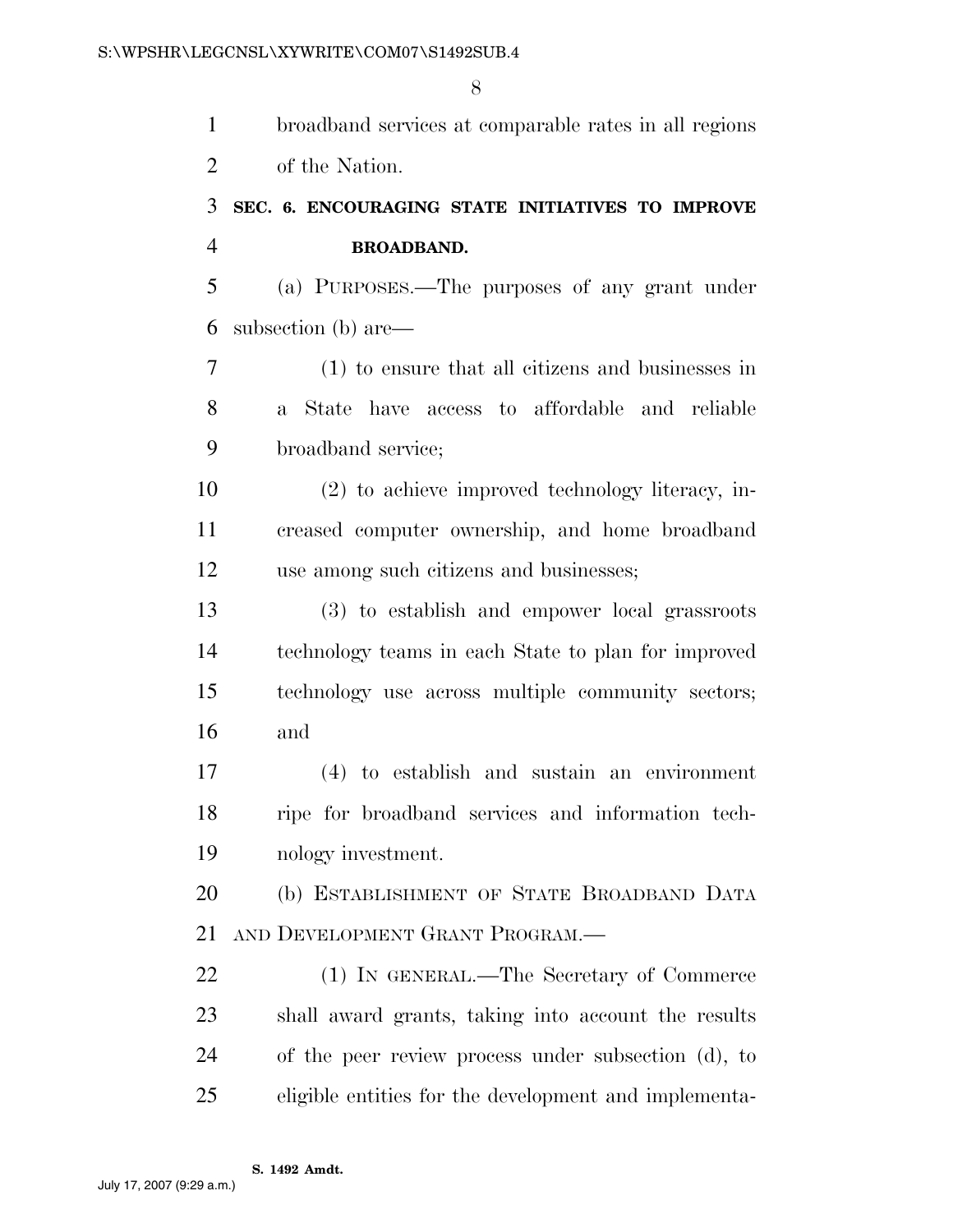| $\mathbf{1}$   | tion of statewide initiatives to identify and track the |
|----------------|---------------------------------------------------------|
| $\overline{2}$ | availability and adoption of broadband services with-   |
| 3              | in each State.                                          |
| $\overline{4}$ | (2) COMPETITIVE BASIS.—Any grant under                  |
| 5              | subsection (b) shall be awarded on a competitive        |
| 6              | basis.                                                  |
| 7              | (c) ELIGIBILITY.—To be eligible to receive a grant      |
| 8              | under subsection (b), an eligible entity shall—         |
| 9              | (1) submit an application to the Secretary of           |
| 10             | Commerce, at such time, in such manner, and con-        |
| 11             | taining such information as the Secretary may re-       |
| 12             | quire;                                                  |
| 13             | (2) contribute matching non-Federal funds in            |
| 14             | an amount equal to not less than 20 percent of the      |
| 15             | total amount of the grant; and                          |
| 16             | (3) agree to comply with confidentiality require-       |
| 17             | ments in subsection $(h)(2)$ of this section.           |
| 18             | (d) PEER REVIEW; NONDISCLOSURE.                         |
| 19             | (1) IN GENERAL.—The Secretary shall by regu-            |
| 20             | lation require appropriate technical and scientific     |
| 21             | peer review of applications made for grants under       |
| 22             | this section.                                           |
| 23             | (2) REVIEW PROCEDURES.—The regulations re-              |
| 24             | quired under paragraph (1) shall require that any       |
| 25             | technical and scientific peer review group—             |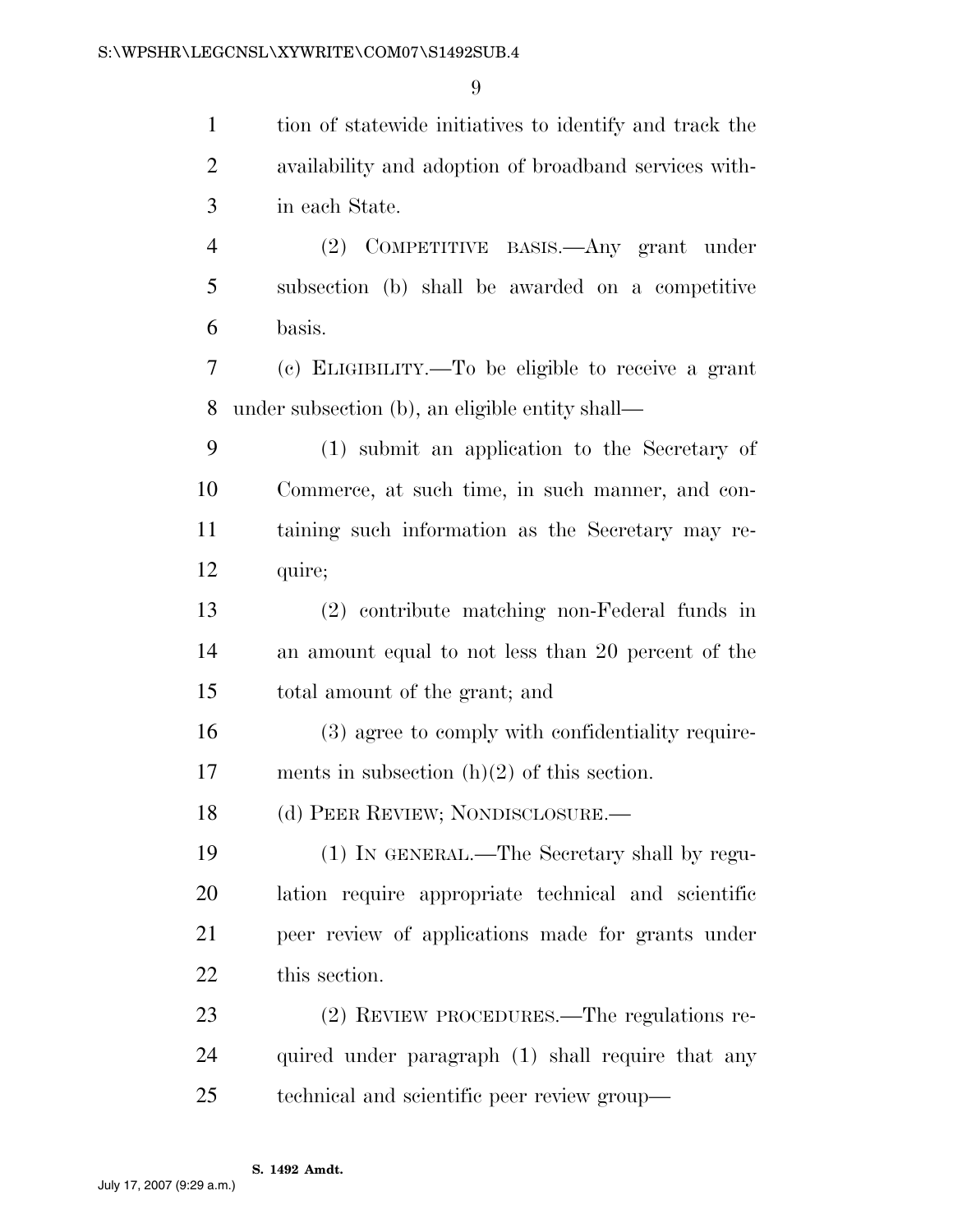| $\mathbf{1}$   | (A) be provided a written description of            |
|----------------|-----------------------------------------------------|
| $\overline{2}$ | the grant to be reviewed; and                       |
| 3              | (B) provide the results of any review by            |
| $\overline{4}$ | such group to the Secretary of Commerce.            |
| 5              | (C) certify that such group will enter into         |
| 6              | voluntary nondisclosure agreements as<br>nec-       |
| 7              | essary to prevent the unauthorized disclosure of    |
| 8              | confidential and proprietary information pro-       |
| 9              | vided by broadband service providers in connec-     |
| 10             | tion with projects funded by any such grant.        |
| 11             | (e) USE OF FUNDS.—A grant awarded to an eligible    |
| 12             | entity under subsection (b) shall be used—          |
| 13             | (1) to provide a baseline assessment<br>-of         |
| 14             | broadband service deployment in each State;         |
| 15             | $(2)$ to identify and track—                        |
| 16             | (A) areas in each State that have low lev-          |
| 17             | els of broadband service deployment;                |
| 18             | (B) the rate at which residential and busi-         |
| 19             | ness users adopt broadband service and other        |
| <b>20</b>      | related information technology services; and        |
| 21             | (C) possible suppliers of such services;            |
| 22             | (3) to identify barriers to the adoption by indi-   |
| 23             | viduals and businesses of broadband service and re- |
| 24             | information technology services, including<br>lated |
| 25             | whether or not—                                     |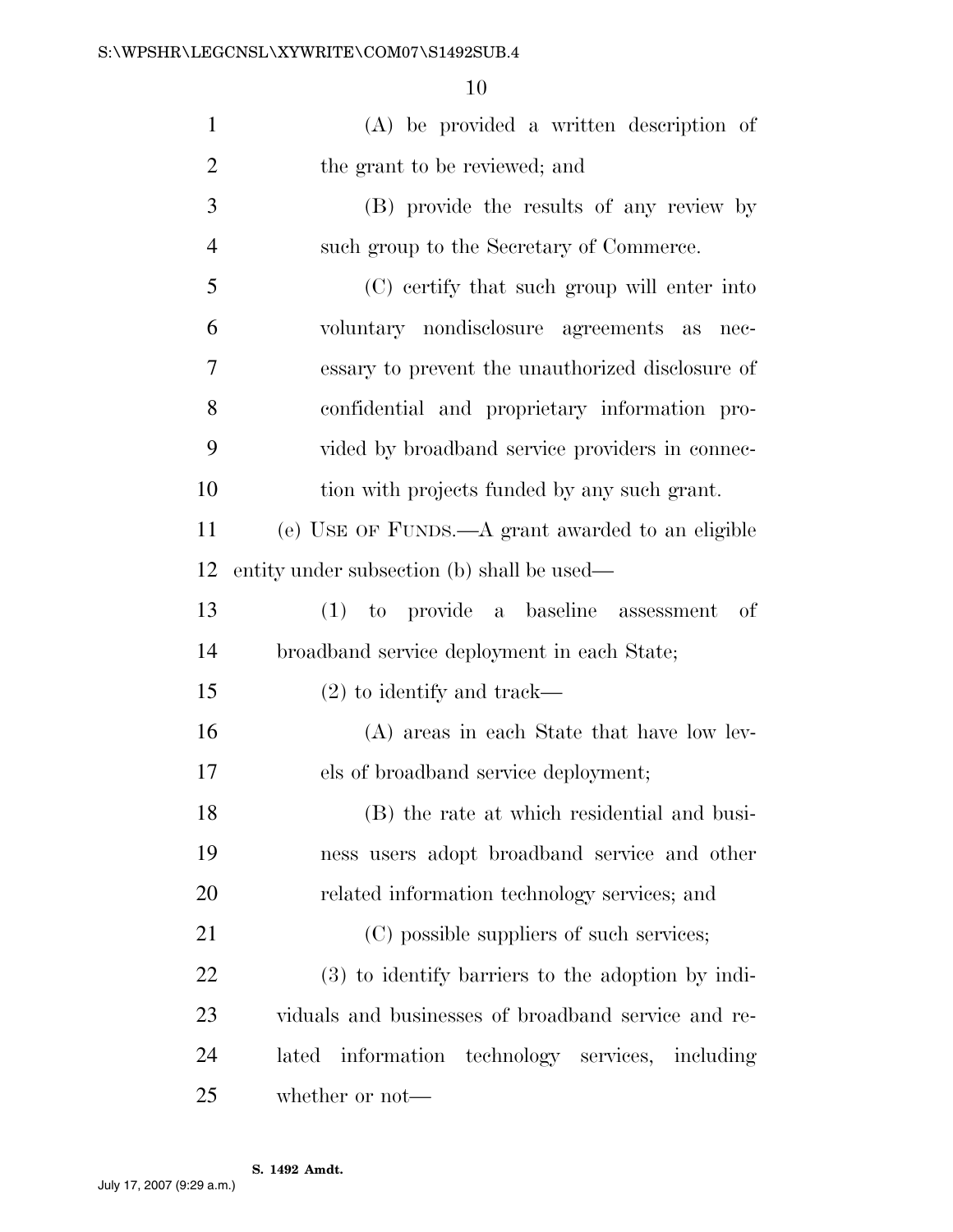|   | (A) the demand for such services is absent;     |
|---|-------------------------------------------------|
| 2 | and                                             |
| 3 | (B) the supply for such services is capable     |
|   | of meeting the demand for such services;        |
| 5 | (4) to identify the speeds of broadband connec- |
|   |                                                 |

 tions made available to individuals and businesses within the State, and, at a minimum, to rely on the data rate benchmarks for broadband service utilized by the Commission to reflect different speed tiers, including information transfer rates identified under 11 section  $3(a)(2)$  of this Act, to promote greater con-sistency of data among the States;

 (5) to create and facilitate in each county or designated region in a State a local technology plan-ning team—

 (A) with members representing a cross sec- tion of the community, including representatives of business, telecommunications labor organiza- tions, K-12 education, health care, libraries, higher education, community-based organiza- tions, local government, tourism, parks and recreation, and agriculture; and

(B) which shall—

 (i) benchmark technology use across 25 relevant community sectors;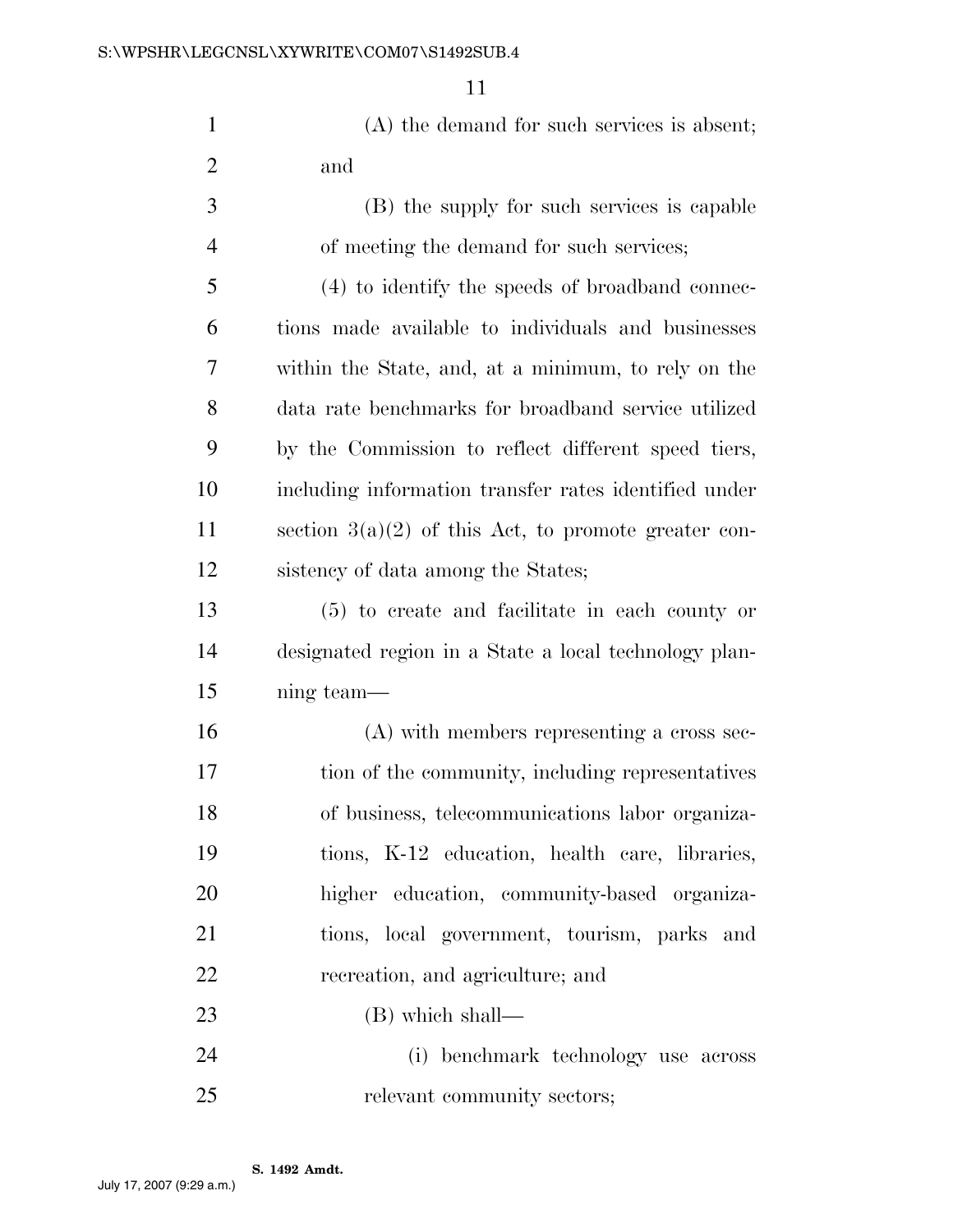| $\mathbf{1}$   | (ii) set goals for improved technology                 |
|----------------|--------------------------------------------------------|
| $\overline{2}$ | use within each sector; and                            |
| 3              | (iii) develop a tactical business plan                 |
| $\overline{4}$ | for achieving its goals, with specific rec-            |
| 5              | ommendations for online application devel-             |
| 6              | opment and demand creation;                            |
| $\overline{7}$ | (6) to work collaboratively with broadband serv-       |
| 8              | ice providers and information technology companies     |
| 9              | encourage deployment and use, especially in<br>to      |
| 10             | unserved areas and areas in which broadband pene-      |
| 11             | tration is significantly below the national average,   |
| 12             | through the use of local demand aggregation, map-      |
| 13             | ping analysis, and the creation of market intelligence |
| 14             | to improve the business case for providers to deploy;  |
| 15             | (7) to establish programs to improve computer          |
| 16             | ownership and Internet access for unserved areas       |
| 17             | and areas in which broadband penetration is signifi-   |
| 18             | cantly below the national average;                     |
| 19             | (8) to collect and analyze detailed market data        |
| 20             | concerning the use and demand for broadband serv-      |
| 21             | ice and related information technology services;       |
| 22             | (9) to facilitate information exchange regarding       |
| 23             | the use and demand for broadband services between      |
| 24             | public and private sectors; and                        |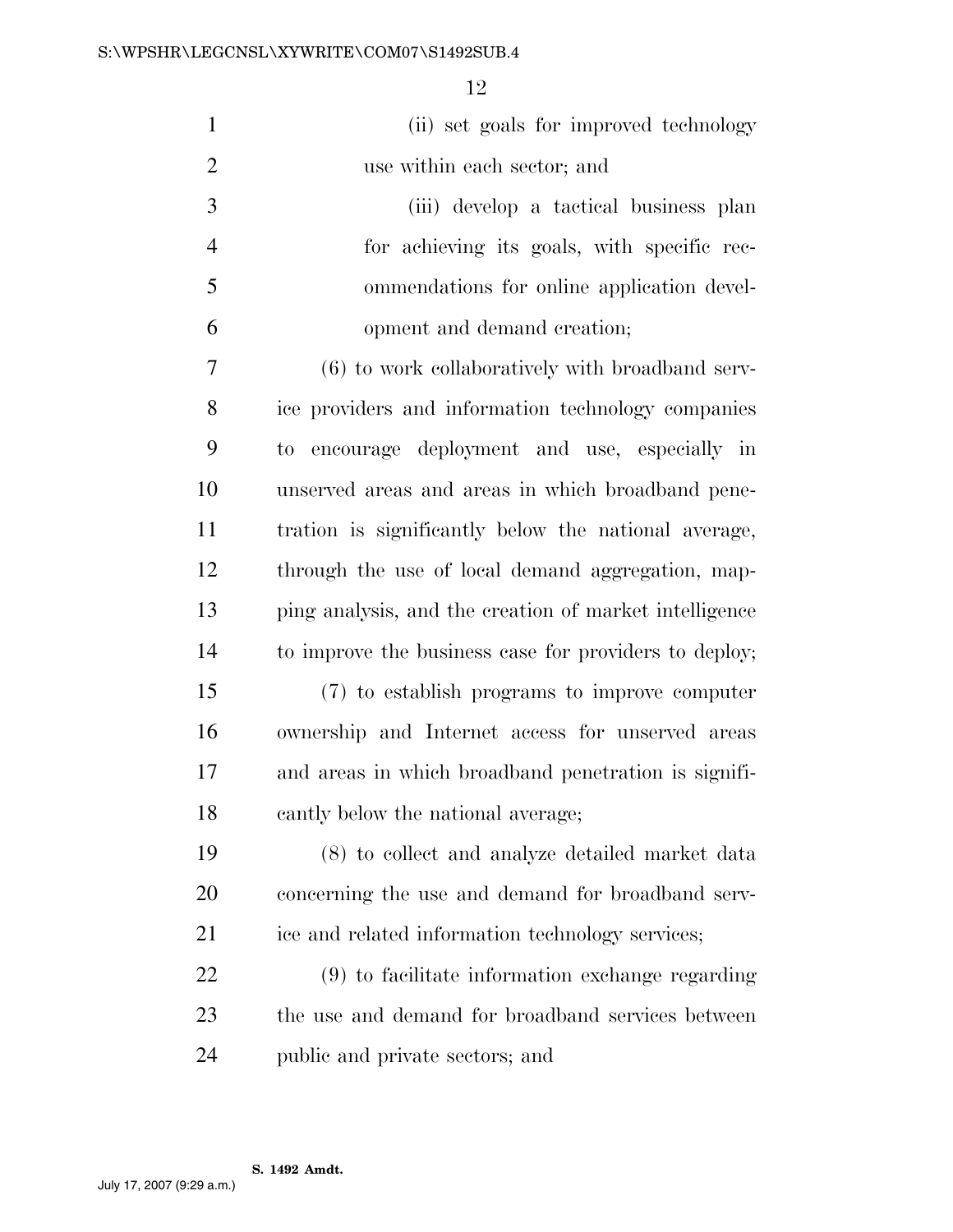| $\mathbf{1}$   | $(10)$ to create within each State a geographic           |
|----------------|-----------------------------------------------------------|
| $\overline{2}$ | inventory map of broadband service, including the         |
| 3              | availability of broadband service connections meeting     |
| $\overline{4}$ | information transfer rates identified by the Commis-      |
| 5              | sion under section $3(a)(2)$ of this Act, which shall—    |
| 6              | (A) identify gaps in such service through a               |
| 7              | method of geographic information system map-              |
| 8              | ping of service availability at the census block          |
| 9              | level among residential or business customers;            |
| 10             | and                                                       |
| 11             | (B) provide a baseline assessment of state-               |
| 12             | wide broadband deployment in terms of house-              |
| 13             | holds with high-speed availability.                       |
| 14             | (f) PARTICIPATION LIMIT.—For each State, an eligi-        |
| 15             | ble entity may not receive a new grant under this section |
| 16             | to fund the activities described in subsection (d) within |
| 17             | such State if such organization obtained prior grant      |
| 18             | awards under this section to fund the same activities in  |
| 19             | that State in each of the previous 4 consecutive years.   |
| 20             | REPORTING.—The Secretary of Commerce<br>(g)               |
| 21             | shall—                                                    |
| 22             | (1) require each recipient of a grant under sub-          |
| 23             | section (b) to submit a report on the use of the          |
| 24             | funds provided by the grant; and                          |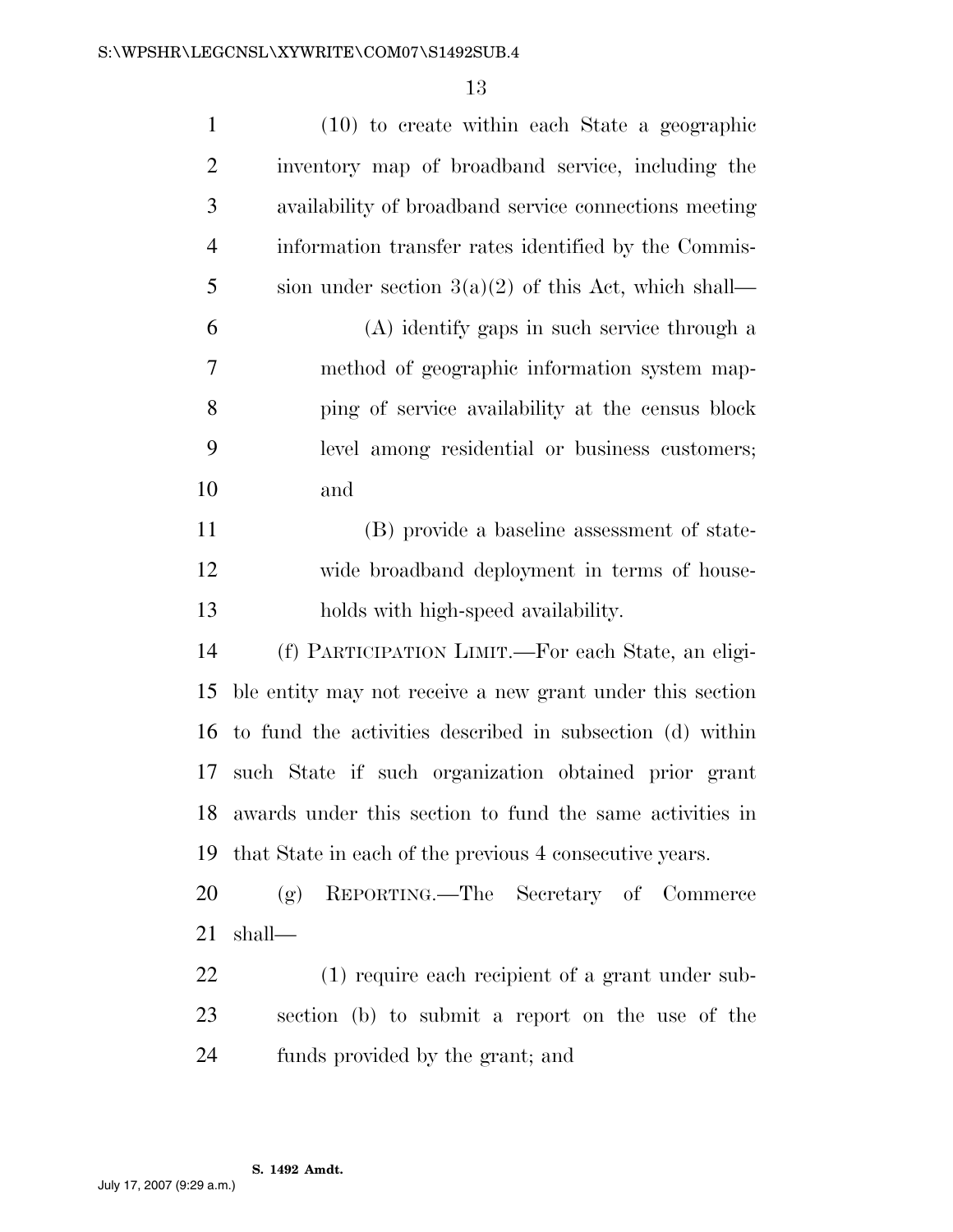(2) create a web page on the Department of Commerce web site that aggregates relevant infor- mation made available to the public by grant recipi- ents, including, where appropriate, hypertext links to any geographic inventory maps created by grant re-cipients under subsection (e)(10).

(h) ACCESS TO AGGREGATE DATA.—

 (1) IN GENERAL.—Subject to paragraph (2), the Commission shall provide eligible entities access, in electronic form, to aggregate data collected by the Commission based on the Form 477 submissions of broadband service providers.

 (2) LIMITATION.—Notwithstanding any provi- sion of Federal or State law to the contrary, an eli- gible entity shall treat any matter that is a trade se- cret, commercial or financial information, or privi- leged or confidential, as a record not subject to pub-18 lic disclosure except as otherwise mutually agreed to by the broadband service provider and the eligible entity. This paragraph applies only to information submitted by the Commission or a broadband pro- vider to carry out the provisions of this Act and shall not otherwise limit or affect the rules gov-erning public disclosure of information collected by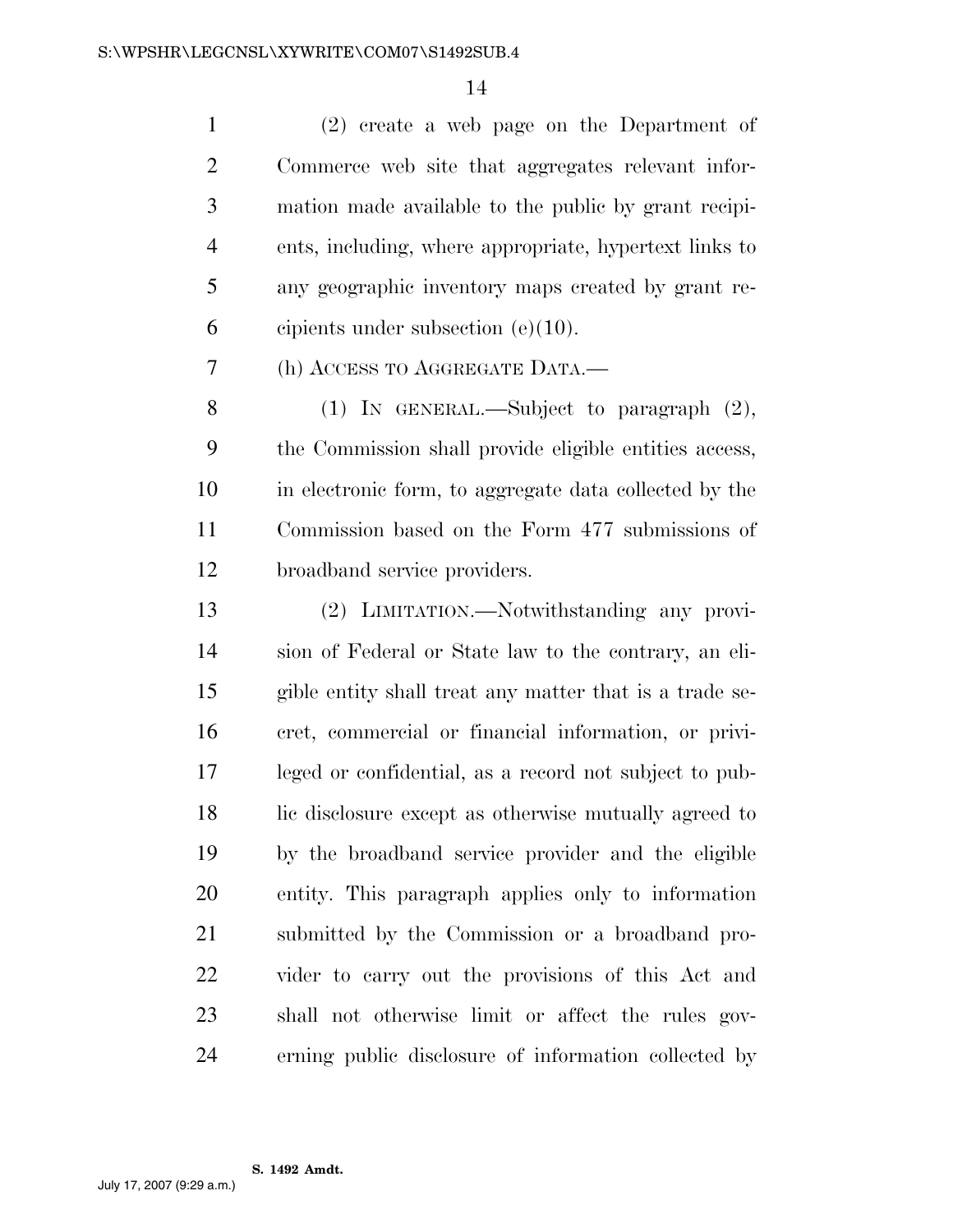| $\mathbf{1}$   | any Federal or State entity under any other Federal |
|----------------|-----------------------------------------------------|
| $\overline{2}$ | or State law or regulation.                         |
| 3              | (i) DEFINITIONS.—In this section:                   |
| $\overline{4}$ | (1) COMMISSION.—The term "Commission"               |
| 5              | means the Federal Communications Commission.        |
| 6              | (2) ELIGIBLE ENTITY.—The term "eligible en-         |
| 7              | tity" means a non-profit organization that is se-   |
| 8              | lected by a State to work in partnership with State |
| 9              | agencies and private sector partners in identifying |
| 10             | and tracking the availability and adoption of       |
| 11             | broadband services within each State.               |
| 12             | (3) NONPROFIT ORGANIZATION.—The term                |
| 13             | "nonprofit organization" means an organization-     |
| 14             | (A) described in section $501(c)(3)$ of the         |
| 15             | Internal Revenue Code of 1986 and exempt            |
| 16             | from tax under section $501(a)$ of such Code;       |
| 17             | (B) no part of the net earnings of which            |
| 18             | inures to the benefit of any member, founder,       |
| 19             | contributor, or individual;                         |
| 20             | (C) that has an established competency              |
| 21             | and proven record of working with public and        |
| 22             | private sectors to accomplish widescale deploy-     |
| 23             | ment and adoption of broadband services and         |
| 24             | information technology;                             |